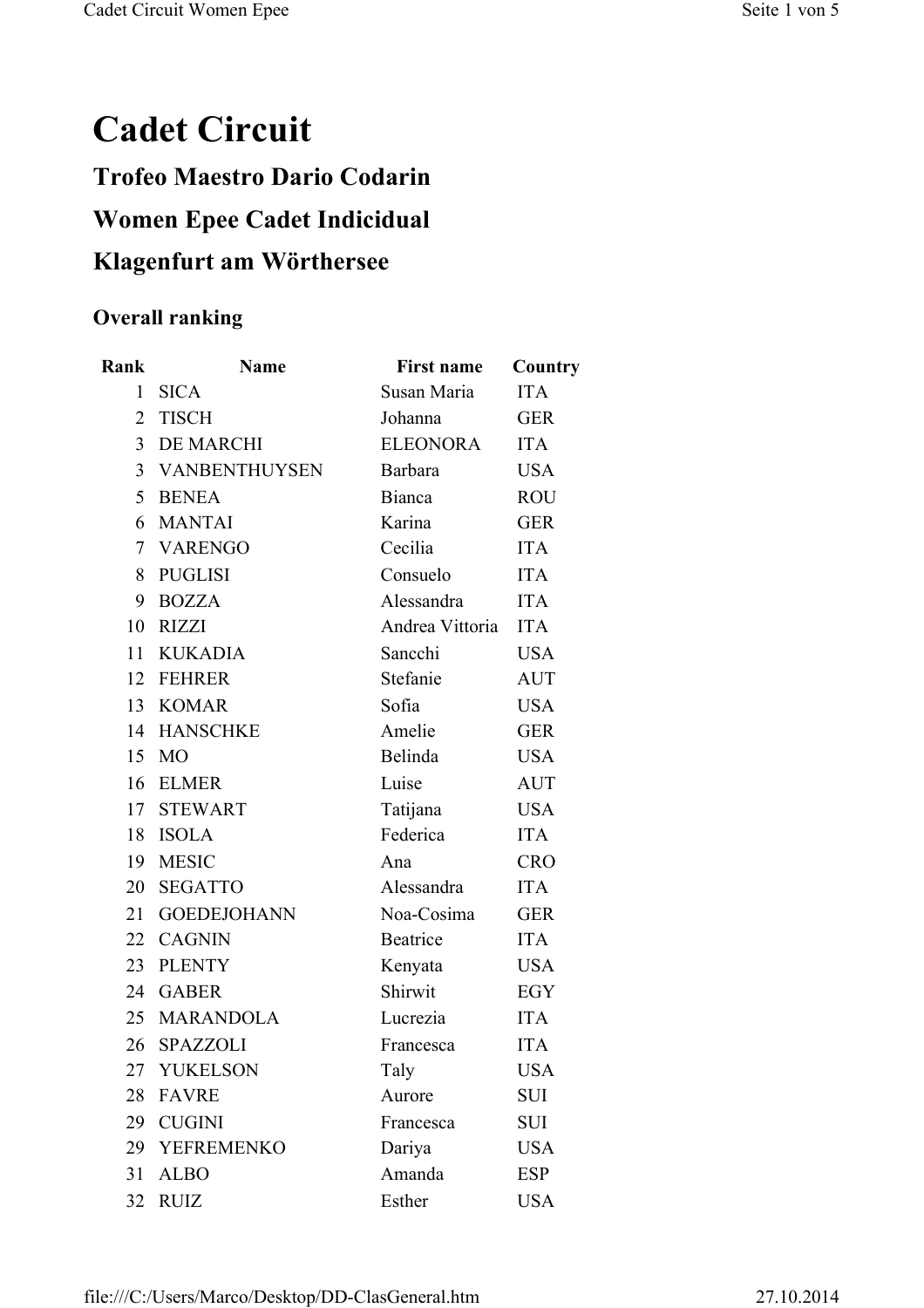| 33 | <b>WAKONIG</b>           | Theresa         | <b>AUT</b> |
|----|--------------------------|-----------------|------------|
| 34 | <b>DISARNO</b>           | <b>LUCIA</b>    | <b>ITA</b> |
| 35 | <b>SCOTTO DI VETTIMO</b> | Alice           | <b>ITA</b> |
| 36 | <b>MESZAROS</b>          | Noemi           | <b>GER</b> |
| 37 | <b>O REILLY</b>          | Meghan          | <b>USA</b> |
|    | 38 SIMMONS               | Camille         | <b>USA</b> |
|    | 39 CSEPREGI              | Csepke          | <b>HUN</b> |
| 40 | <b>DUMITRU</b>           | Rebeca          | <b>ROU</b> |
| 41 | LOIT                     | Karoliine       | <b>EST</b> |
|    | 42 PALAI                 | Amarillisz      | <b>ROU</b> |
|    | 43 LEE-ELABD             | Farrah          | <b>USA</b> |
| 44 | <b>MAYER</b>             | Lea             | <b>GER</b> |
| 45 | <b>BILLI</b>             | Sara            | <b>ITA</b> |
|    | 46 ALDADAH               | Huda            | <b>USA</b> |
|    | 47 CARDUCCI              | Lilia           | <b>GER</b> |
| 47 | <b>LYULCHENKO</b>        | Antonina        | <b>UKR</b> |
|    | 49 COUFALOVA             | Anna            | <b>CZE</b> |
| 50 | <b>MAEDA</b>             | Yuna            | <b>JPN</b> |
| 51 | <b>SCHMIDL</b>           | Rosa            | <b>AUT</b> |
| 52 | <b>FAVAROTTO</b>         | <b>LUDOVICA</b> | <b>ITA</b> |
|    | 53 WEIGAND               | Laura           | <b>GER</b> |
|    | 54 VARFOLOMEYEVA         | Darja           | <b>UKR</b> |
| 55 | <b>LAWSON</b>            | Hannah          | <b>USA</b> |
|    | 56 SOLARI                | Demetra         | SUI        |
|    | 57 NEVOSADOVA            | Eliska          | <b>CZE</b> |
|    | 58 VIERHELLER            | Giana           | <b>USA</b> |
| 59 | <b>MANNI</b>             | Chiara          | <b>ITA</b> |
| 60 | <b>SPENGLER</b>          | Lara            | <b>GER</b> |
| 61 | <b>LOPEZ DE LA PENA</b>  | Paula           | <b>ESP</b> |
|    | 62 GREUL                 | Bianca-Ines     | <b>GER</b> |
| 62 | PINGGERA                 | Elisabeth       | <b>AUT</b> |
| 64 | <b>KOMABA</b>            | Minami          | <b>JPN</b> |
| 65 | <b>ZIVANOVIC</b>         | Jovana          | <b>SRB</b> |
| 66 | <b>GRIJAK</b>            | Jana            | <b>SRB</b> |
| 67 | <b>COSTE</b>             | Teodora         | <b>ROU</b> |
| 68 | <b>FREIER</b>            | Sina            | <b>GER</b> |
| 69 | <b>GRIJAK</b>            | Marta           | <b>SRB</b> |
| 70 | <b>LEE</b>               | Hanna           | <b>USA</b> |
| 71 | <b>THOW</b>              | Jessica         | <b>USA</b> |
| 72 | FERNANDEZ DA COSTA       | Henar           | <b>ESP</b> |
| 73 | <b>ROGNON</b>            | Justine         | SUI        |
| 74 | <b>BISHOP</b>            | Catherine       | <b>GBR</b> |
| 75 | <b>ANTHONY</b>           | Jasmin          | SUI        |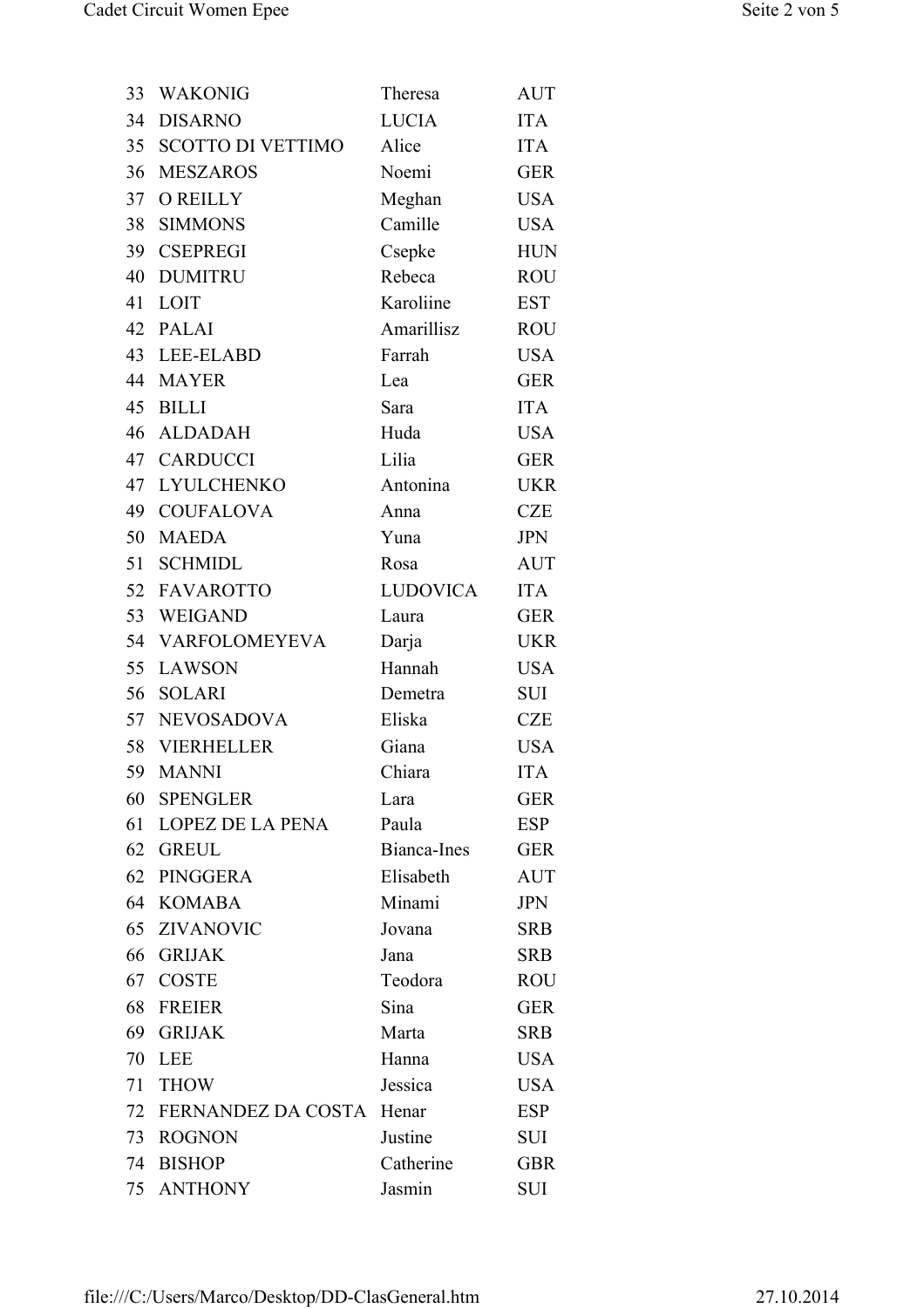| 75  | <b>VUORINEN</b>   | Anna           | <b>FIN</b> |
|-----|-------------------|----------------|------------|
| 77  | <b>JOLIC</b>      | Josipa         | <b>CRO</b> |
| 78  | <b>KIUCHI</b>     | Yuzuki         | <b>JPN</b> |
| 79  | <b>HEES</b>       | Ronja          | <b>GER</b> |
|     | 80 ZELENTSOVA     | Anastasiia     | <b>UKR</b> |
| 81  | <b>JUKIC</b>      | Paula          | <b>CRO</b> |
| 82  | <b>SCHLIER</b>    | Zsuzsa         | <b>ROU</b> |
| 83  | <b>HABLUTZEL</b>  | Demi           | SUI        |
|     | 84 DOSKOVA        | Katerina       | <b>CZE</b> |
|     | 84 NAGY           | Csilla         | <b>ROU</b> |
| 86  | <b>TRENCSENYI</b> | Sara           | <b>HUN</b> |
| 87  | <b>SALIGEROVA</b> | Katerina       | <b>CZE</b> |
| 88  | <b>BAROSAN</b>    | Denisa         | <b>ROU</b> |
| 89  | <b>MASSEREY</b>   | Solene         | SUI        |
| 90  | <b>ELMER</b>      | Laura          | <b>AUT</b> |
| 91  | <b>MIKKILA</b>    | Inka           | <b>FIN</b> |
|     | 92 FIORDELISI     | Antonella      | <b>ITA</b> |
| 93  | <b>MAIRITSCH</b>  | Carina         | <b>AUT</b> |
| 94  | <b>CHORNIY</b>    | Kateryna       | <b>UKR</b> |
| 95  | <b>HAMILTON</b>   | Pauline        | <b>USA</b> |
| 96  | PEGO MAGALHAES    | Jenny          | <b>SUI</b> |
| 97  | <b>MONSCHEIN</b>  | Julia          | <b>AUT</b> |
| 98  | <b>EBERHARD</b>   | Lucrezia       | SUI        |
| 99  | CABRAL            | Emily          | <b>USA</b> |
|     | 100 ROSSATTI      | Emilia         | <b>ITA</b> |
|     | 101 ZELENTSOVA    | Alina          | <b>UKR</b> |
| 102 | <b>LUNA</b>       | Allessandra    | <b>SUI</b> |
|     | 103 SEHNALOVA     | Marketa        | <b>CZE</b> |
|     | 104 MERZLIAK      | Matilde        | <b>ITA</b> |
|     | 105 BUHNER        | Theresa        | <b>GER</b> |
|     | 105 LANDTE        | Constanze      | <b>GER</b> |
|     | 105 MAJDANDZIC    | Andrea         | <b>CRO</b> |
|     | 105 SATKAUSKAITE  | Elze           | <b>LTU</b> |
| 109 | <b>CANALAZ</b>    | Katja          | <b>SLO</b> |
|     | 110 LUDOLF        | Julia          | <b>GER</b> |
|     | 111 LEUNG         | Kay Sze Karina | <b>HKG</b> |
| 112 | <b>GONSALES</b>   | Hana           | <b>ISR</b> |
|     | 113 MOTTAZ        | Celine         | SUI        |
|     | 114 KAPELLER      | Carina         | <b>AUT</b> |
|     | 115 TANOVIC       | Ramona         | <b>CRO</b> |
|     | 115 UKKONEN       | Enni           | <b>FIN</b> |
| 117 | <b>GNJIDIC</b>    | Lucija         | <b>CRO</b> |
| 117 | <b>GRABHER</b>    | Antonia        | <b>AUT</b> |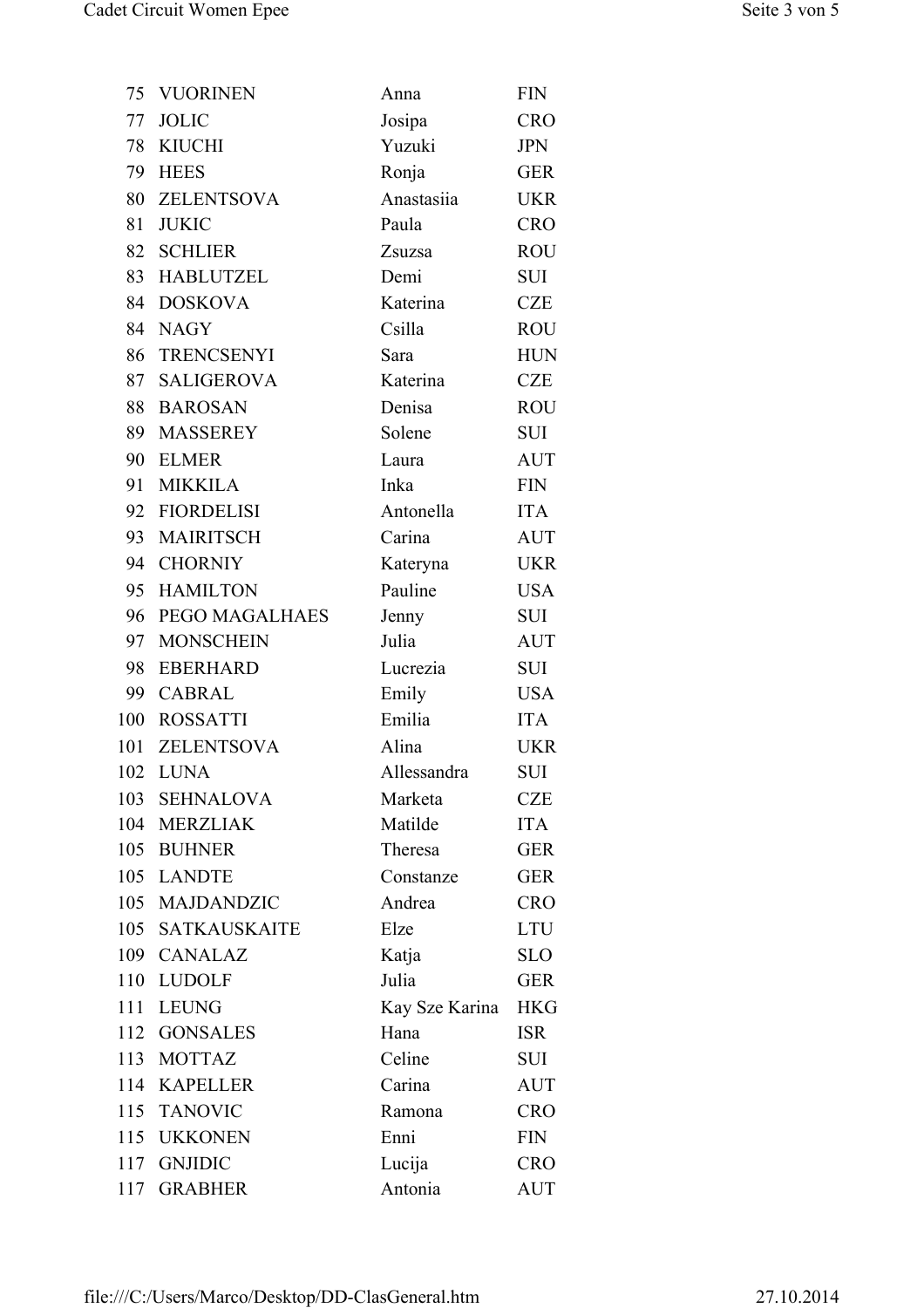| 117 | <b>NOUNOU</b>       | <b>SARA</b>  | <b>EGY</b> |
|-----|---------------------|--------------|------------|
| 120 | <b>SAKALOUSKAJA</b> | Volha        | <b>BLR</b> |
| 121 | <b>CHRISTENSEN</b>  | Tabita       | <b>DEN</b> |
|     | 122 MASALO          | Olivija      | <b>LTU</b> |
|     | 123 VRDOLJAK        | <b>Nusa</b>  | <b>CRO</b> |
|     | 124 SUNDQUIST       | Linn         | <b>FIN</b> |
|     | 125 NEMCOVA         | Jana         | <b>SVK</b> |
| 126 | PRAZ                | Justine      | <b>SUI</b> |
| 127 | <b>SCHERRER</b>     | Angelina     | SUI        |
|     | 128 CVITANOVIC      | Klara        | <b>CRO</b> |
|     | 129 KAWASHIMA       | Chino        | <b>JPN</b> |
|     | 130 GARNIER         | Emma         | <b>FRA</b> |
|     | 131 MAYR            | Franziska    | <b>GER</b> |
|     | 132 RIGAZZI         | Ottavia      | <b>ITA</b> |
|     | 133 DUMONT          | Orane        | SUI        |
|     | 134 CONRAD          | Anastasiya   | <b>UKR</b> |
|     | 135 SLIUSAREVA      | Sofia        | <b>UKR</b> |
| 136 | <b>ODA</b>          | Miharu       | <b>JPN</b> |
|     | 137 CHERNYSHOVA     | Anna         | <b>UKR</b> |
|     | 137 PIETSCHMANN     | Jeanne       | <b>LUX</b> |
|     | 139 SPATENKOVA      | Anna         | <b>CZE</b> |
|     | 140 HARADA          | Saki         | <b>JPN</b> |
| 141 | <b>DEFFET</b>       | Marie        | <b>BEL</b> |
|     | 142 MATHIEU         | Benedicte    | <b>BEL</b> |
|     | 142 POPOVA          | Kseniya      | <b>UKR</b> |
|     | 144 DEBELJAK        | <b>ELA</b>   | <b>SLO</b> |
| 145 | <b>JEZIKOVA</b>     | Marketa      | <b>CZE</b> |
| 146 | <b>SERMEUS</b>      | Charlotte    | <b>BEL</b> |
| 146 | <b>DUC</b>          | Sophie       | SUI        |
|     | 148 JONAS           | Eva-Maria    | <b>GER</b> |
|     | 149 ERNESTOVA       | Viktoria     | <b>CZE</b> |
| 150 | <b>SAMKO</b>        | Anastasiya   | <b>UKR</b> |
| 150 | <b>OKITA</b>        | Mirai        | <b>JPN</b> |
| 152 | <b>RUSJAN</b>       | ANI          | <b>SLO</b> |
|     | 153 MACKOIT         | Erika        | <b>LTU</b> |
|     | 153 BIELESZOVA      | Veronika     | <b>CZE</b> |
|     | 155 MOSCHOPOULOU    | Zoi          | <b>GRE</b> |
| 156 | <b>SATO</b>         | Kana         | <b>JPN</b> |
|     | 157 YAMANAKA        | Shiori       | <b>JPN</b> |
|     | 158 MACEJAKOVA      | <b>ANETA</b> | <b>SVK</b> |

Document engarde-escrime - 25.10.2014 19:22:47